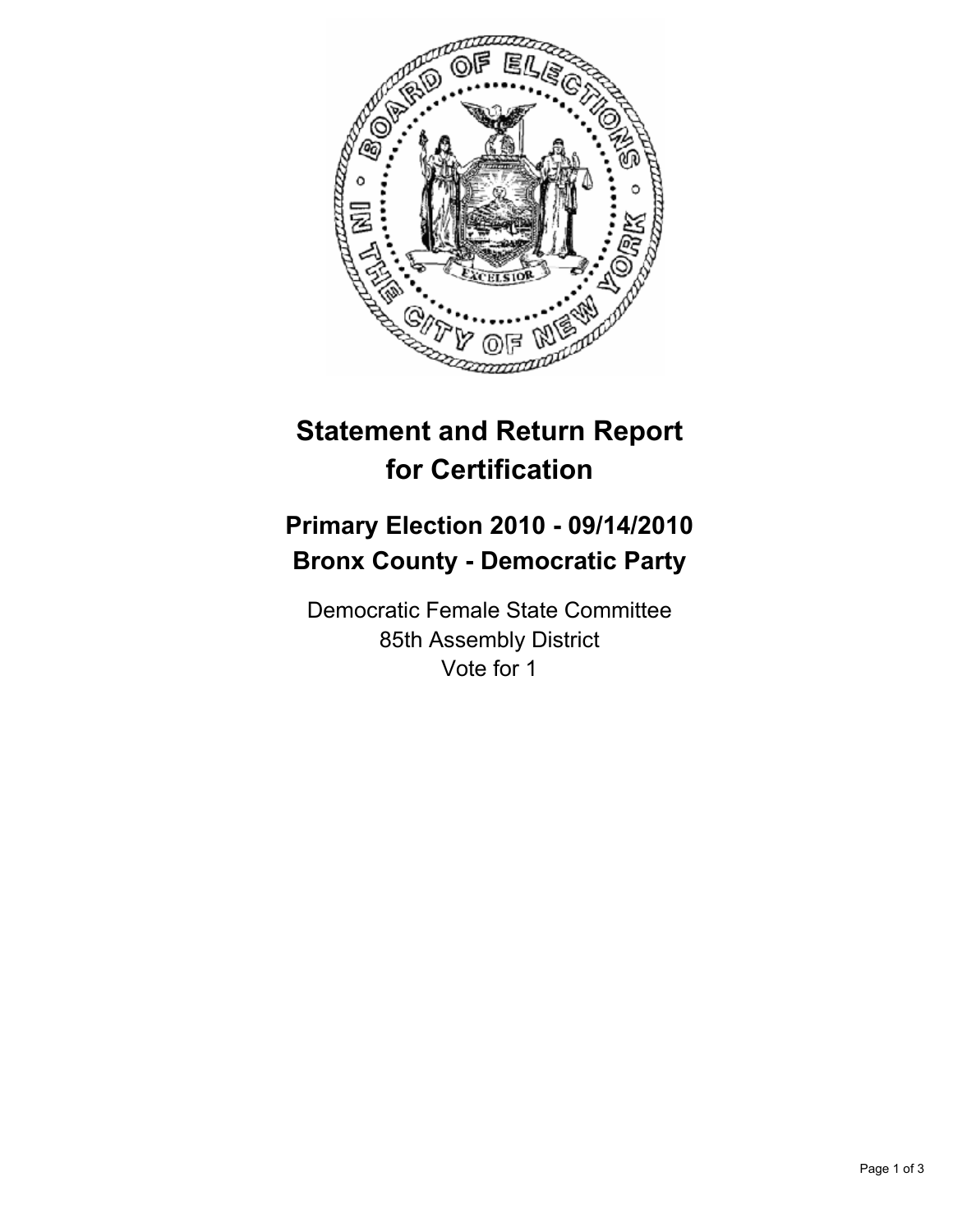

## **Assembly District 85**

| PUBLIC COUNTER                   | 4,579          |
|----------------------------------|----------------|
| <b>EMERGENCY</b>                 | 3              |
| ABSENTEE/MILITARY                | 76             |
| <b>AFFIDAVIT</b>                 | 67             |
| <b>WILMA CASTRO</b>              | 1,022          |
| <b>NELLY MEDINA</b>              | 2,146          |
| G. LAMB (WRITE-IN)               | 2              |
| <b>GEALDINE LAMB (WRITE-IN)</b>  | 1              |
| <b>GERALDINE LAMB (WRITE-IN)</b> | 8              |
| <b>GERRI LAMB (WRITE-IN)</b>     | $\overline{2}$ |
| JUGBA SANTI (WRITE-IN)           | 1              |
| MALLKEN SHUFFLER (WRITE-IN)      | 1              |
| MATTHEW SHUFFLER (WRITE-IN)      | $\mathbf{1}$   |
| YVETTE BURKE (WRITE-IN)          | 1              |
| <b>Total Votes</b>               | 3,185          |